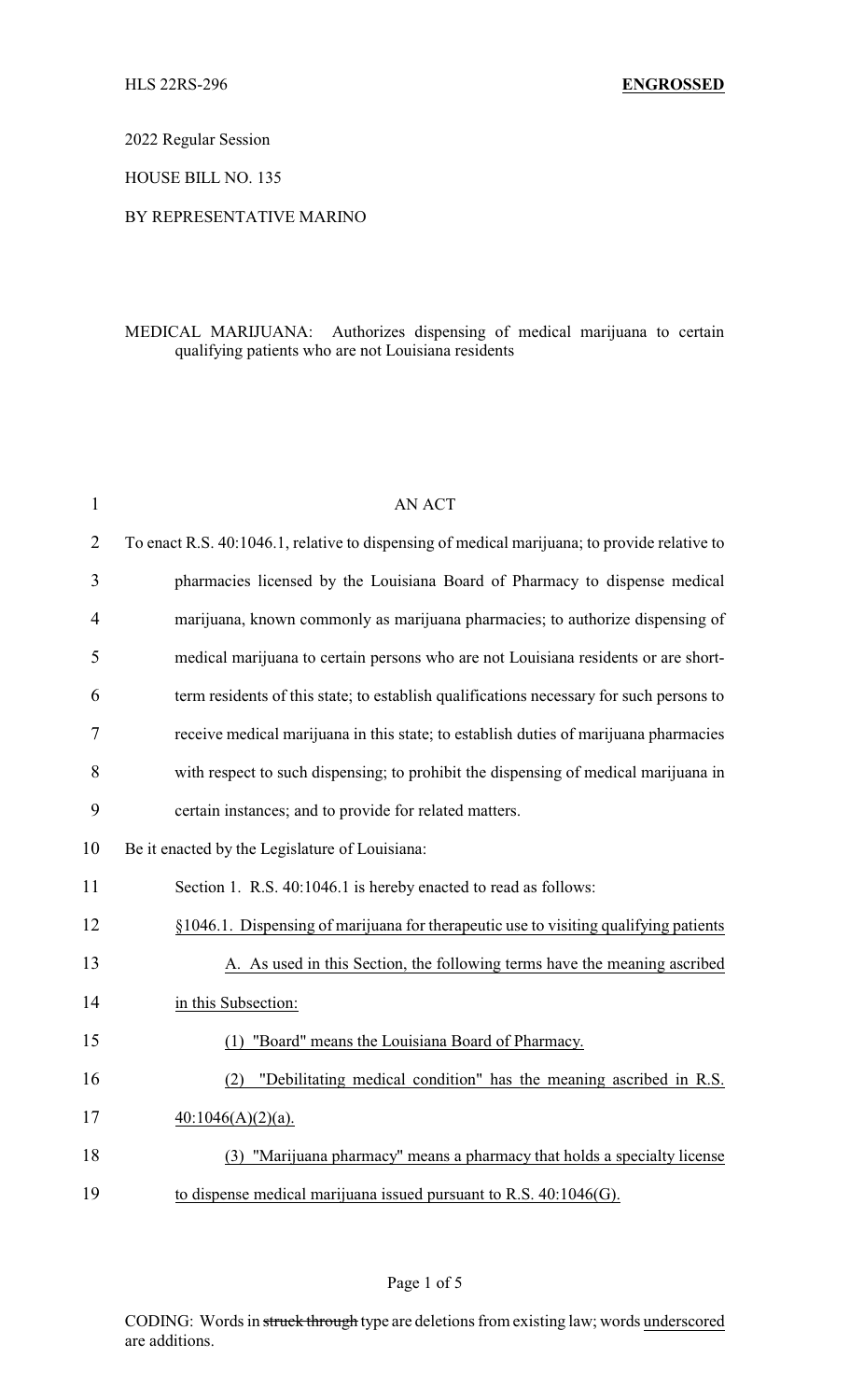| $\mathbf{1}$ | "Medical marijuana" means marijuana for therapeutic use produced<br>(4)                |
|--------------|----------------------------------------------------------------------------------------|
| 2            | pursuant to the provisions of R.S. $40:1046$ (H).                                      |
| 3            | (5) "Prescription monitoring program" means the electronic system for the              |
| 4            | monitoring of controlled substances and drugs of concern established in R.S.           |
| 5            | 40:1004.                                                                               |
| 6            | (6) "Visiting qualifying patient" means a patient with a debilitating medical          |
| 7            | condition who is not a resident of Louisiana or who has been a resident of Louisiana   |
| 8            | for less than thirty days and who is in actual possession of a valid medical marijuana |
| 9            | registry identification card, or its equivalent, which has been issued under the       |
| 10           | medical marijuana laws of another state, district, territory, commonwealth, or insular |
| 11           | possession of the United States.                                                       |
| 12           | A visiting qualifying patient may obtain medical marijuana from a<br>В.                |
| 13           | marijuana pharmacy upon producing evidence of his valid medical marijuana              |
| 14           | registry identification card, or its equivalent, which has been issued under the       |
| 15           | medical marijuana laws of another state, district, territory, commonwealth, or insular |
| 16           | possession of the United States.                                                       |
| 17           | $C(1)$ A marijuana pharmacy shall require each visiting qualifying patient to          |
| 18           | certify on a form approved by the board that he has been diagnosed by a licensed       |
| 19           | physician with one or more debilitating medical conditions. The form shall include     |
| 20           | the full name, address, and phone number of the visiting qualifying patient and shall  |
| 21           | include a statement to be signed by the patient by which he shall attest that he will  |
| 22           | not divert to any person any medical marijuana dispensed to him by the marijuana       |
| 23           | pharmacy.                                                                              |
| 24           | $(2)(a)$ A marijuana pharmacy shall retain a copy of each of the following             |
| 25           | documents received from a visiting qualifying patient:                                 |
| 26           | The patient's valid medical marijuana registry identification card or its<br>(i)       |
| 27           | equivalent.                                                                            |
| 28           | The patient's valid driver's license or other government-issued photo<br>(ii)          |
| 29           | identification document.                                                               |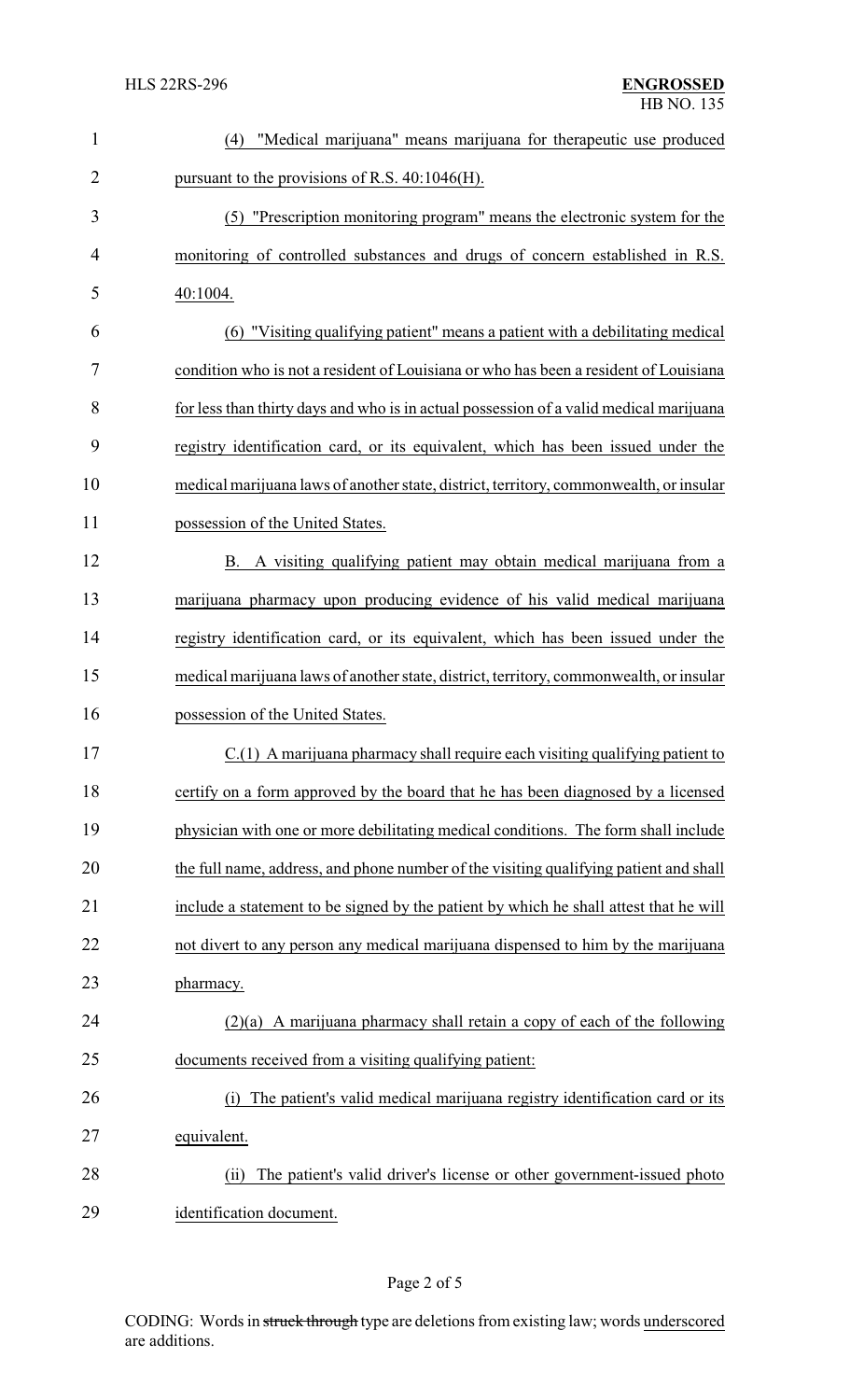| 1              | (iii) The original, completed, and signed form provided for in Paragraph (1)          |
|----------------|---------------------------------------------------------------------------------------|
| $\overline{2}$ | of this Subsection.                                                                   |
| 3              | The board shall promulgate in accordance with the Administrative<br>(b)               |
| 4              | Procedure Act a record retention schedule for marijuana pharmacies which applies      |
| 5              | to the documents identified in this Paragraph.                                        |
| 6              | D. Prior to dispensing any medical marijuana product to a visiting qualifying         |
| 7              | patient, a dispensing pharmacist at a marijuana pharmacy shall review the patient's   |
| 8              | records in the prescription monitoring program. The pharmacist shall resolve any      |
| 9              | concerns identified in the review of the patient's prescription monitoring program    |
| 10             | records by consultation with the patient's physician.                                 |
| 11             | Upon dispensing any medical marijuana product to a visiting<br>E(1)                   |
| 12             | qualifying patient, the dispensing pharmacist at a marijuana pharmacy shall report    |
| 13             | that transaction to the prescription monitoring program in conformance with program   |
| 14             | rules governing dispensing of controlled substances to Louisiana-resident patients    |
| 15             | and as required by any rules of the board that apply to marijuana pharmacies.         |
| 16             | The dispensing pharmacist at a marijuana pharmacy shall perform a<br>(2)              |
| 17             | prospective drug utilization review for each visiting qualifying patient and shall    |
| 18             | counsel each such patient every time medical marijuana is dispensed to the patient    |
| 19             | in conformance with rules of the board governing dispensing of controlled             |
| 20             | substances to Louisiana-resident patients and in compliance with applicable rules of  |
| 21             | the board on drug utilization review and patient counseling.                          |
| 22             | F. No marijuana pharmacy shall dispense medical marijuana to a person who             |
| 23             | holds himself out to be a visiting qualifying patient if the dispensing pharmacist at |
| 24             | the pharmacy determines any of the following with respect to that person:             |
| 25             | (1) The person's medical marijuana registry identification card was revoked,          |
| 26             | has expired, or is otherwise not valid and current.                                   |
| 27             | The person's medical marijuana registry identification card was<br>(2)                |
| 28             | fraudulently obtained.                                                                |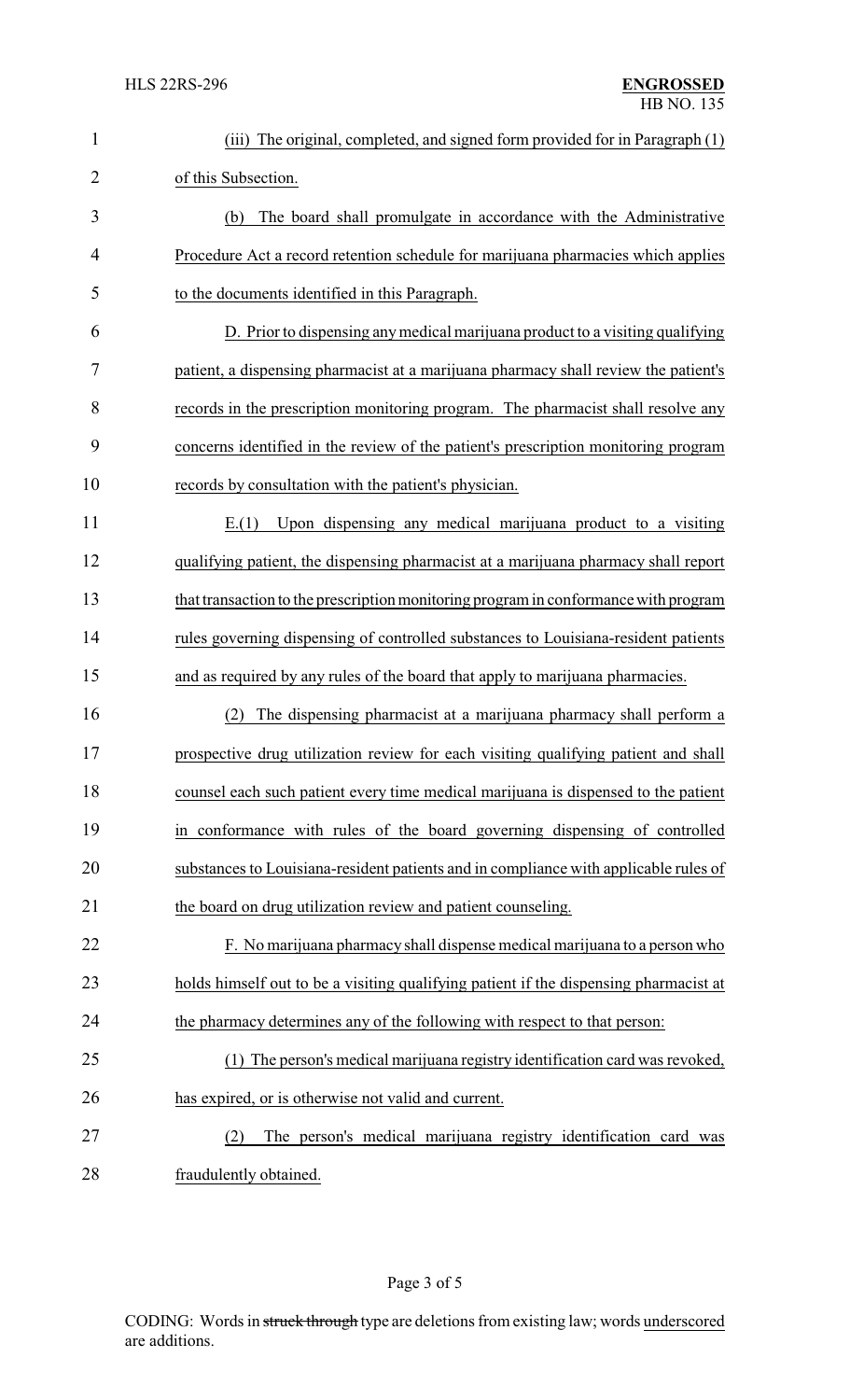|                | (3) The person's application or written certifications were falsified in any  |
|----------------|-------------------------------------------------------------------------------|
| 2              | way.                                                                          |
| 3              | (4) The person knowingly violated any law of this state applicable to medical |
| $\overline{4}$ | marijuana.                                                                    |
|                |                                                                               |

## DIGEST

The digest printed below was prepared by House Legislative Services. It constitutes no part of the legislative instrument. The keyword, one-liner, abstract, and digest do not constitute part of the law or proof or indicia of legislative intent. [R.S. 1:13(B) and 24:177(E)]

| HB 135 Engrossed | 2022 Regular Session | Marino |
|------------------|----------------------|--------|

**Abstract:** Authorizes dispensing of medical marijuana by Louisiana-licensed marijuana pharmacies to certain qualifying patients who are not Louisiana residents.

Proposed law defines "visiting qualifying patient", for purposes of proposed law, as a patient with a debilitating medical condition who is not a resident of La. or who has been a resident of this state for less than 30 days and who is in actual possession of a valid medical marijuana registry identification card, or its equivalent, issued under the medical marijuana laws of another state, district, territory, commonwealth, or insular possession of the U.S.

Proposed law authorizes a visiting qualifying patient to obtain medical marijuana from a Louisiana-licensed marijuana pharmacy upon producing evidence of his valid medical marijuana registry identification card, or its equivalent, issued under the medical marijuana laws of another state, district, territory, commonwealth, or insular possession of the U.S.

Proposed law requires marijuana pharmacies to have each visiting qualifying patient certify, on a form approved by the La. Board of Pharmacy (board), that he has been diagnosed by a licensed physician with one or more conditions that meet the definition of "debilitating medical condition" in present law relative to medical marijuana. Requires that the patient also attest on the form that he will not divert to any person any medical marijuana dispensed to him by the marijuana pharmacy.

Proposed law requires marijuana pharmacies to retain a copy of each of the following documents received from a visiting qualifying patient:

- (1) The patient's valid medical marijuana registry identification card or its equivalent.
- (2) The patient's valid driver's license or other government-issued photo identification document.
- (3) The original, completed, and signed certification and attestation form required by proposed law.

Proposed law requires that prior to dispensing any medical marijuana product to a visiting qualifying patient, a dispensing pharmacist at a marijuana pharmacy shall review the patient's records in the state prescription monitoring program (PMP) provided for in present law. Requires that the pharmacist resolve any concerns identified in the review of the patient's PMP records by consultation with the patient's physician.

Proposed law provides that upon dispensing any medical marijuana product to a visiting qualifying patient, the dispensing pharmacist at a marijuana pharmacy shall report that transaction to the PMP in conformance with program rules governing dispensing of

## Page 4 of 5